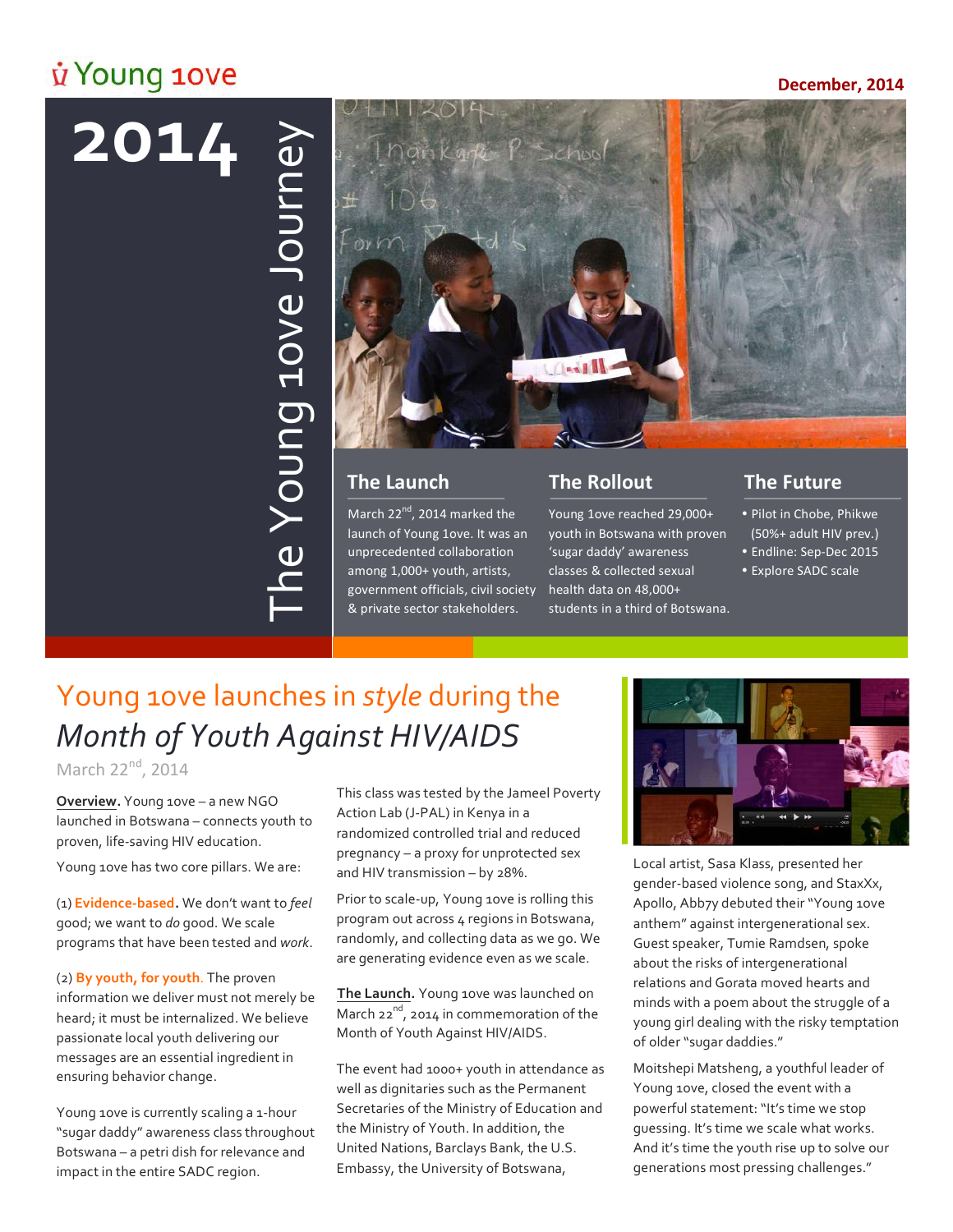

*Young 1ove has existed for a sheer 10 months.* **Our growth has been exponential. Check out** the juicy details:

### **The\$Team**

We built a dynamite 50-person team from scratch: 11 full-time staff, 15 facilitators, and 24 surveyors. 96% Batswana. 100% amazing.

### **The Logistics**

- Our **office** exploded from a state of nonexistence to 3 pseudo-well equipped spaces at the University of Botswana.
- We launched our 1<sup>st</sup> ever **payroll**.
- Our **phone** lines buzzed off the hook from August-September scheduling 343 schools. We talked to regions, school heads, guidance teachers, & anyone else we needed to 'sensitize.'
- We **visited** schools we couldn't reach by phone in person. No school left behind.
- We obtained **mandates** from the Ministry of Education and Skills Development and 4 regional offices to reach each and every *child* in the nation by the end of 2015.

### **The Curriculum**

We dissected theories of change from the original academic paper proving that "sugar daddy" awareness classes worked in Kenya.

We translated our findings into a standardized and quality 50-page curriculum to be reckoned with. We piloted it; then we refined it. Each facilitator was trained and fully equipped with a Young-1ove-in-a-box curriculum:

- Cover page = approachable introduction
- 1-page lesson plan = ultimate resource
- 8-page fully-loaded script = the fine details
- . Materials checklist = complete delivery
- 'Actions' checklist = perfect logistics
- $\bullet$  FAQs = keep it simple and comprehensive.
- . Troubleshooting Guide = focus on quality
- . 'Thank You' Cards = school relation-building
- . Ministry Mandates = access to all schools
- . Reflection Sheets = continual improvement

# The Rollout: *"No\*Sugar!"*

We **scaled** proven "sugar daddy" awareness classes to 16,324 youth in Botswana *directly*, with 15 stellar local facilitators.

We **trained** 106 teachers to reach an additional 13,000+ youth, together reaching an awe-inspiring total of 29,344 students.

We are **testing** our impact, rolling out randomly!&!collecting!data!from!**343\$** schools, and 48,510 Batswana across four regions, including the most remote villages.

### **Quotes From the Field**

"We reached out to the youth and changed!lives."!*– Chipo, Facilitator*

"I want to join you! I must be part and parcel of this initiative" - School teacher

"Young 1ove is my home." -- Methla, *Facilitator&&&&&&&&&&&&&&&&&&&&&&&&&&&&&&&&&*



A key piece of our Young-1ove-ina-box curriculum: our **Facilitator's Script** tucked neatly into an official Young 1ove binder.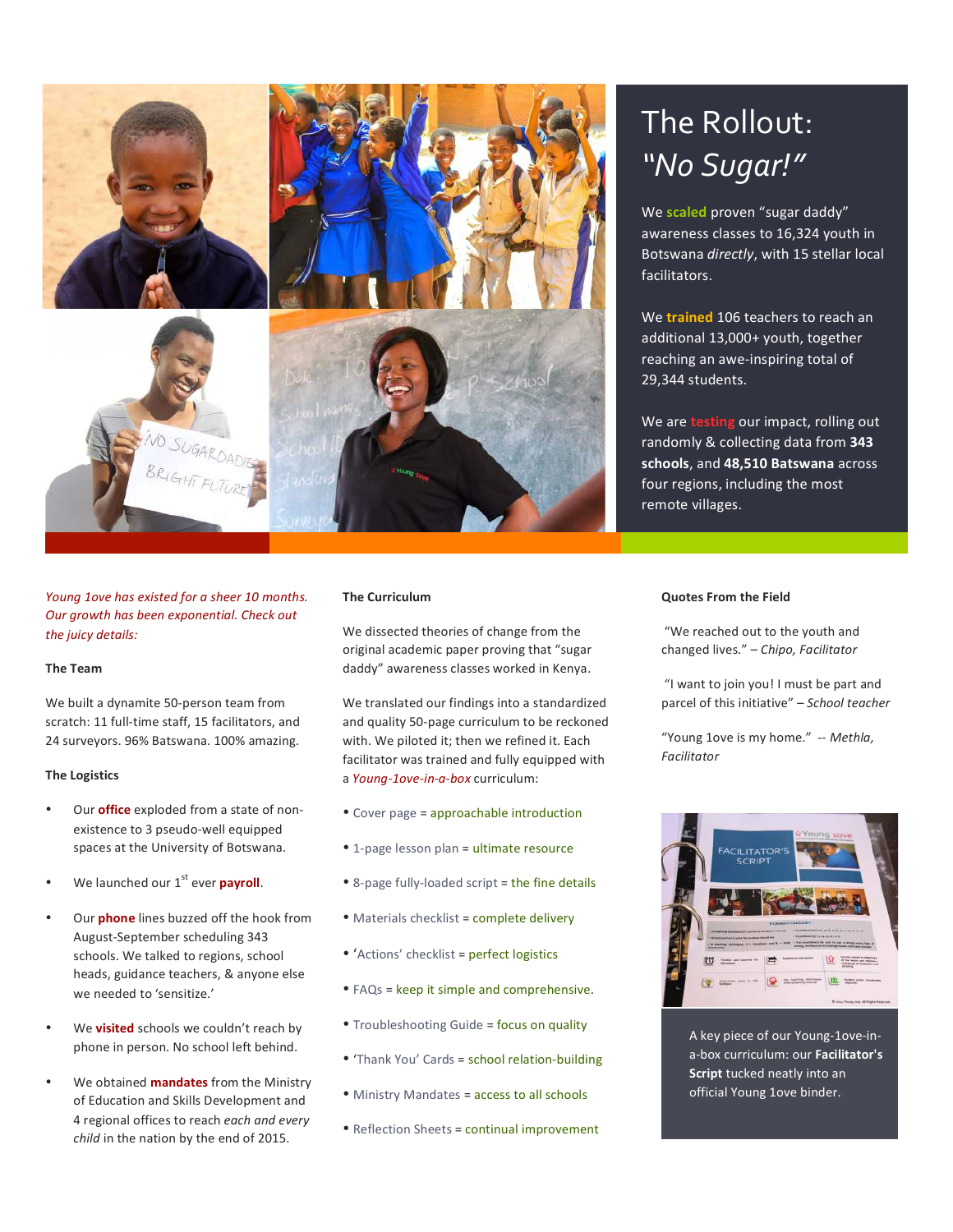

# **Teaching Techniques**

- · Icebreakers
- Snaps for support
- Call and response (eita, ola)
- Drumroll revealing the HIV rate
- Hand visual: intergenerational cycle
- Cheer: when I say "Young", you say "1ove": Young, 1ove!

Sex is hard to talk about. Hence the importance of engaging and open delivery of SRH information.

Our message is proven. But it's not enough to say a message. It must be delivered, heard, remembered, internalized, and acted on. Quality delivery is paramount.

### **The Rollout**

We received over 150 applications to join the Young 1ove team as a peer facilitator: the heart of our rollout. We accepted 16 facilitators -- a 10.6% acceptance rate.

Then we hosted an intensive 2-week training at the University of Botswana, including theoretical training, practical training and a full field pilot for each and every facilitator.

After training, we kept 15 facilitators - those who delivered best, fully represented our brand and generated impact.

### 9 months of preparation; 30 working days of implementation.

We deployed our team to a third of the nation, including 4 regions (Kweneng, Kgatleng, Southern and South East), and reached 343\* out of 347 target schools, covering 3 grades levels (Standard 6, Form 1 and Form 2):

# $= 98.8\%$  reach

\*Dropped 4 schools since they didn't have a standard 6 or they were not government schools.

We woke up at 5am and returned at 10pm to reach the most rural schools from Khurutse to Diphuduhuduto to Thankane. We often camped in the bush, setting up tents close to school sites and bumping shoulders with only cos kara (donkey carts) for kilometers on end.

We travelled to schools no NGO had visited in over six years and were greeted with fat cakes.

We met President Khama while implementing in Oliphants - Drift to much student fan-fare.

We had three arms:

### (1) Peer NGO-trained & managed facilitators (2) Guidance & Counseling teachers (3) Control

This design will enable Young 1ove to compare both the *impact* of our **message** and the most cost-effective delivery mechanism. We are after scale: therefore the what, the how and cost-effectiveness of our intervention are key.

Overall, implementation was intense, fast, successful, challenging and deeply rewarding.

We translated innovative, proven HIV education into action, coming a giant leap closer to zero new HIV infections.

### **Challenges**

Botswana is geographically massive and sparsely populated, making it tough logistically and more expensive than expected to reach high-needs children.

We had limited knowledge of exact school location due to spotty on-record information. So we had to build our own comprehensive map of government schools (see our self-proclaimed masterpiece below).





A student guesses the HIV rate by age - a key dimension of our program, revealing that "sugar daddies" are 9x as likely to have HIV in Botswana.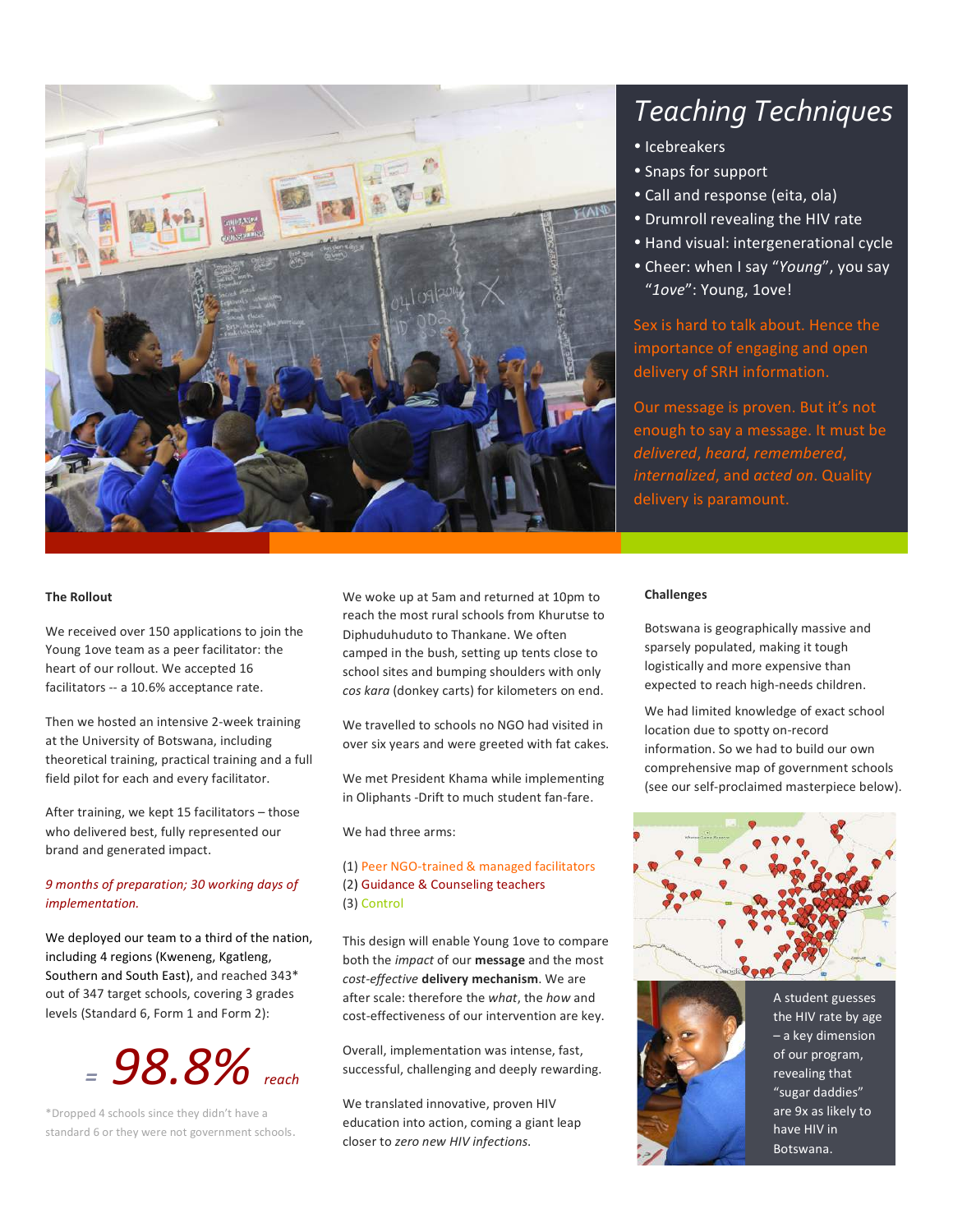

# **Guidance\$Teachers**

Young 1ove-ers through and through

### **The Guidance Teacher Arm**

From Nov  $3^{\text{rd}}-6^{\text{th}}$ , Young 1ove conducted full-day trainings in each of 4 regions: Kgatleng, Kweneng, Southern, & South East.

We reached 90 Primary School & 16 Junior Secondary School Teachers. Together, using a Train-the-Trainer model, these teachers have the potential to reach 13,020 students across their respective regions.

Combing this number with our direct impact via peer facilitation, our reach, within a single term and just 30 working days extends to 29,000+ youth in Botswana.

We asked teachers to schedule implementation dates in real-time, achieving a high scheduling rate of 80.19%.

During the trainings, we reached a total of:

# !!!*106 guidance teachers &&&&&&&&&&&&&&& 89.83%!attendance*

### **Monitoring**

To ensure quality, we sent *reminder texts* to all teachers, made *random visits*, and collected *written evidence* (27.2%) from implementing teachers.

### **\$\$\$\$\$\$\$\$\$ \$\$\$\$\$\$\$\$\$\$\$\$\$\$\$\$\$\$\$Advantages\$ \$\$**

- Experienced
- ! Scalable
- Continuity

**Attendance** Scheduling\$

 $\blacksquare$ 

# • Implementation

 $\mathsf{Challenges}\$ • Length/Focus ! Engagement

**\$\$\$\$\$\$\$\$\$**



### $\overline{a}$ 30.00%' 40.00%' 50.00%'  $\overline{\phantom{0}}$ 70.00%' 80.00%' Variable Average Std.Dev Min Max Obs Age 6 42.3 8.64 25 59 88 Years Teaching 16.84 8.7 1 36 88 Years Teaching as a rears reaching as a  $6.45$  and  $4.7$  1 17 17 77<br>Guidance Teacher Table 1.0: Guidance Teacher Characteristics

# **Teacher\$Characteristics**



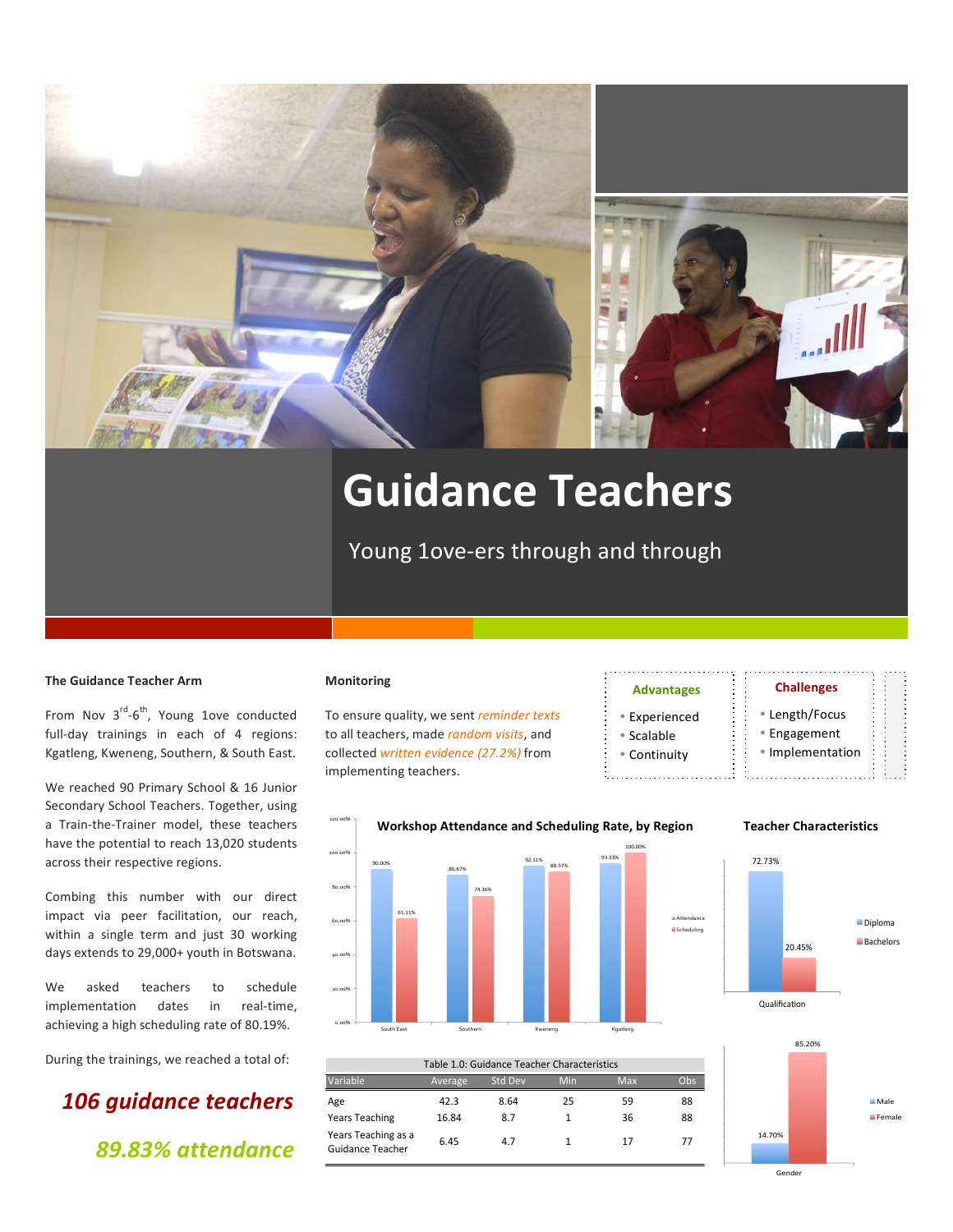

**D-Prize** catalyzed our creation and connected us with incredible mentors. The **U.S. Embassy** funded our launch event, and nurtured *our& growth.& The& Ministry! of! Education,! Ministry! of! Health,& UNESCO,& and& the& National! AIDS! Coordinating! Agency! (NACA) in& Botswana&have&provided&critical political&support.&The&University!of!Botswana!and&Botswana!Educational! Research!Association! (BERA)* have supplied us with in-kind gifts, mentorship and office space. The Ministry of Youth, Sports & Culture in Botswana has largely funded the continued employment and development of our youthful Batswana staff. We recently partnered with **GlobeMed,** which is providing Young 1ove with fundraising and human capital resources from American universities. Evidence Action and the Jameel Poverty Action Lab (J-PAL) are massively supporting our 343-school randomized controlled trial in *Botswana* – *the country with the 2<sup>nd</sup> highest HIV rate in the world – in partnership Baylor College of Excellence, to re-valuate the* impact of "sugar daddy" awareness classes in preparation for cost-effective scale. The Segal Family Foundation, FJC, Headington **School** and **MTV Staying Alive** have provided essential support to propel Young to scale via local and regional large-scale pilots.

*If you run alone, you'll go fast. If you run together, you'll go far.*